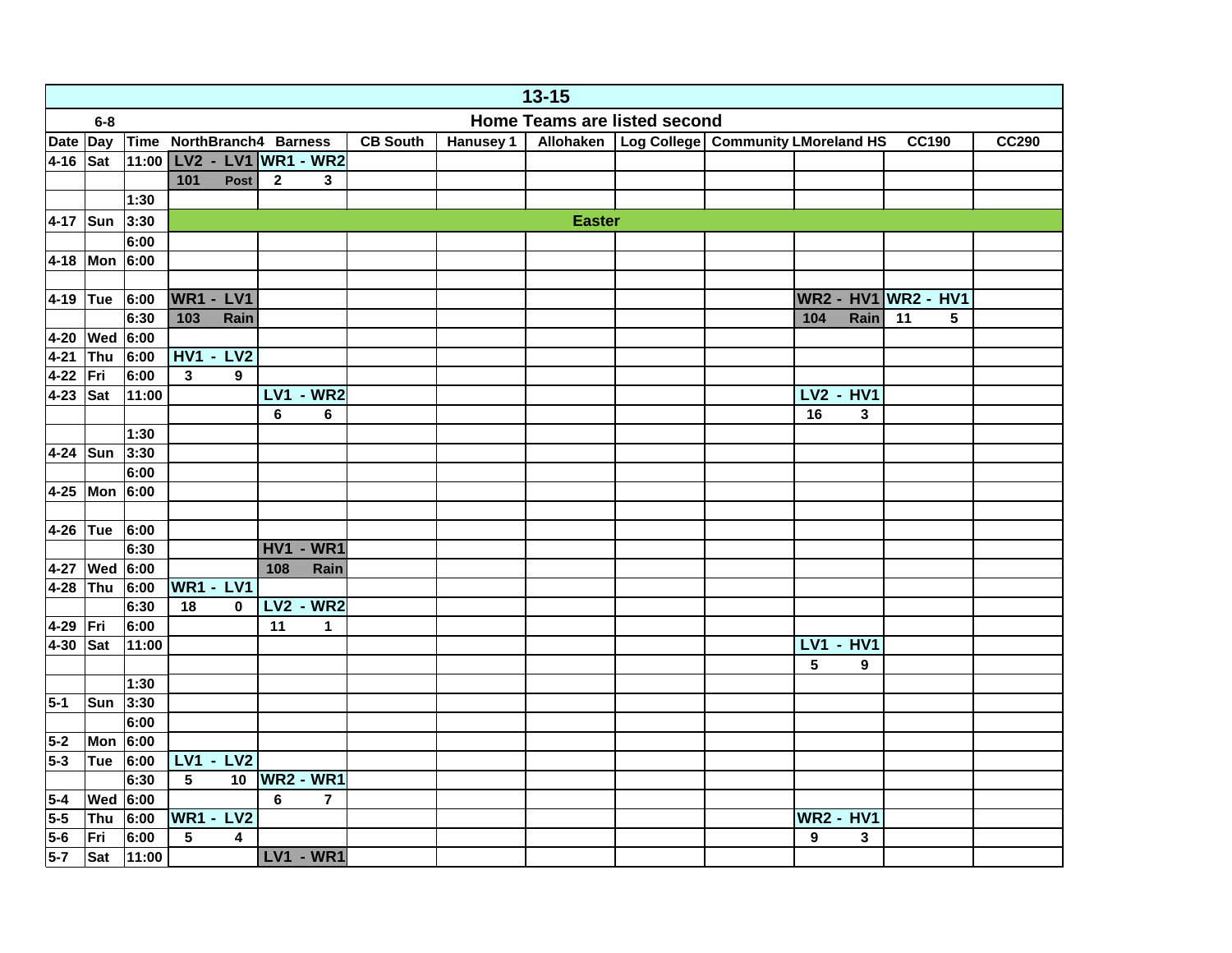|            |               |       | Date Day Time NorthBranch4 Barness |                                  |                                           |                     | CB South   Hanusey 1   Allohaken   Log College   Community LMoreland HS CC190 |                              |  | <b>CC290</b> |
|------------|---------------|-------|------------------------------------|----------------------------------|-------------------------------------------|---------------------|-------------------------------------------------------------------------------|------------------------------|--|--------------|
|            |               |       |                                    | 116<br>Rain                      |                                           |                     |                                                                               |                              |  |              |
|            |               | 1:30  |                                    | <b>HV1 - WR2</b>                 |                                           |                     |                                                                               |                              |  |              |
|            |               |       |                                    | Rain<br>117                      |                                           |                     |                                                                               |                              |  |              |
| $5-8$      | Sun 3:30      |       |                                    |                                  |                                           | <b>Mother's Day</b> |                                                                               |                              |  |              |
|            |               | 6:00  |                                    |                                  |                                           |                     |                                                                               |                              |  |              |
| $5-9$      | Mon $6:00$    |       | <b>HV1 - LV2</b>                   |                                  |                                           |                     |                                                                               |                              |  |              |
| 5-10 Tue   |               | 6:00  | $\overline{7}$<br>11               |                                  |                                           |                     |                                                                               |                              |  |              |
|            |               | 6:30  |                                    |                                  | <b>WR2 - LV1</b>                          |                     |                                                                               |                              |  |              |
|            | 5-11 Wed 6:00 |       |                                    |                                  | $6\phantom{a}$<br>$\overline{\mathbf{2}}$ |                     |                                                                               |                              |  |              |
| 5-12 Thu   |               | 6:00  |                                    |                                  |                                           |                     |                                                                               |                              |  |              |
|            |               | 6:30  |                                    | <b>LV2 - WR1</b>                 |                                           |                     |                                                                               |                              |  |              |
| 5-13 Fri   |               | 6:00  |                                    | 13<br>3                          |                                           |                     |                                                                               |                              |  |              |
| 5-14 Sat   |               |       | 11:00 WR2 - LV2                    |                                  |                                           |                     |                                                                               | <b>WR1 - HV1</b>             |  |              |
|            |               |       | 10<br>11                           |                                  |                                           |                     |                                                                               | 13<br>4                      |  |              |
|            |               | 1:30  |                                    |                                  |                                           |                     |                                                                               |                              |  |              |
| $5-15$ Sun |               | 3:30  |                                    |                                  |                                           |                     |                                                                               |                              |  |              |
|            |               | 6:00  |                                    |                                  |                                           |                     |                                                                               |                              |  |              |
|            | 5-16 Mon 6:00 |       |                                    |                                  |                                           |                     |                                                                               |                              |  |              |
| 5-17 Tue   |               | 6:00  | <b>HV1 - LV1</b>                   |                                  |                                           |                     |                                                                               |                              |  |              |
|            |               | 6:30  | $\overline{12}$<br>3               | <b>LV2 - WR1</b>                 |                                           |                     |                                                                               |                              |  |              |
|            | 5-18 Wed 6:00 |       |                                    | $5\phantom{a}$<br>11             |                                           |                     |                                                                               |                              |  |              |
| 5-19 Thu   |               | 6:00  |                                    |                                  |                                           |                     |                                                                               |                              |  |              |
|            |               | 6:30  |                                    | $-WR2$<br>LV <sub>1</sub>        |                                           |                     |                                                                               |                              |  |              |
| 5-20 Fri   |               | 6:00  |                                    | $\overline{\mathbf{4}}$<br>14    |                                           |                     |                                                                               |                              |  |              |
| 5-21 Sat   |               | 11:00 | LV2 - LV1 HV1                      | $-WR1$                           |                                           |                     |                                                                               |                              |  |              |
|            |               |       | $\overline{9}$<br>$\mathbf{2}$     | Canc<br>127                      |                                           |                     |                                                                               |                              |  |              |
|            |               | 1:30  |                                    | <b>HV1 - WR2</b>                 |                                           |                     |                                                                               |                              |  |              |
| 5-22 Sun   |               | 4:00  | <b>LV2 - LV1</b>                   | 117<br>Canc                      |                                           |                     |                                                                               |                              |  |              |
|            |               | 6:00  | 20<br>1                            |                                  |                                           |                     |                                                                               |                              |  |              |
|            | 5-23 Mon 6:00 |       |                                    |                                  |                                           |                     |                                                                               | <b>HV1 - WR1</b>             |  |              |
|            |               | 6:30  |                                    |                                  |                                           |                     |                                                                               | 10<br>$\bf{0}$               |  |              |
| 5-24 Tue   |               | 6:00  | <b>WR2 - LV2</b>                   |                                  |                                           |                     |                                                                               | <b>LV1 - HV1</b>             |  |              |
|            |               | 6:30  | $\overline{1}$<br>$\overline{7}$   |                                  |                                           |                     |                                                                               | 5<br>$\overline{\mathbf{4}}$ |  |              |
|            | 5-25 Wed 6:00 |       |                                    |                                  |                                           |                     |                                                                               |                              |  |              |
|            |               | 6:30  |                                    | <b>WR1 - WR2</b>                 |                                           |                     |                                                                               |                              |  |              |
| 5-26 Thu   |               | 6:00  | <b>WR1 - LV1</b>                   | $\overline{2}$<br>$\overline{7}$ |                                           |                     |                                                                               |                              |  |              |
|            |               | 6:30  | 12<br>6                            |                                  |                                           |                     |                                                                               |                              |  |              |
| 5-27 Fri   |               | 6:30  |                                    | $-WR1$<br>LVI                    |                                           |                     |                                                                               |                              |  |              |
|            |               |       |                                    | Canc<br>116                      |                                           |                     |                                                                               |                              |  |              |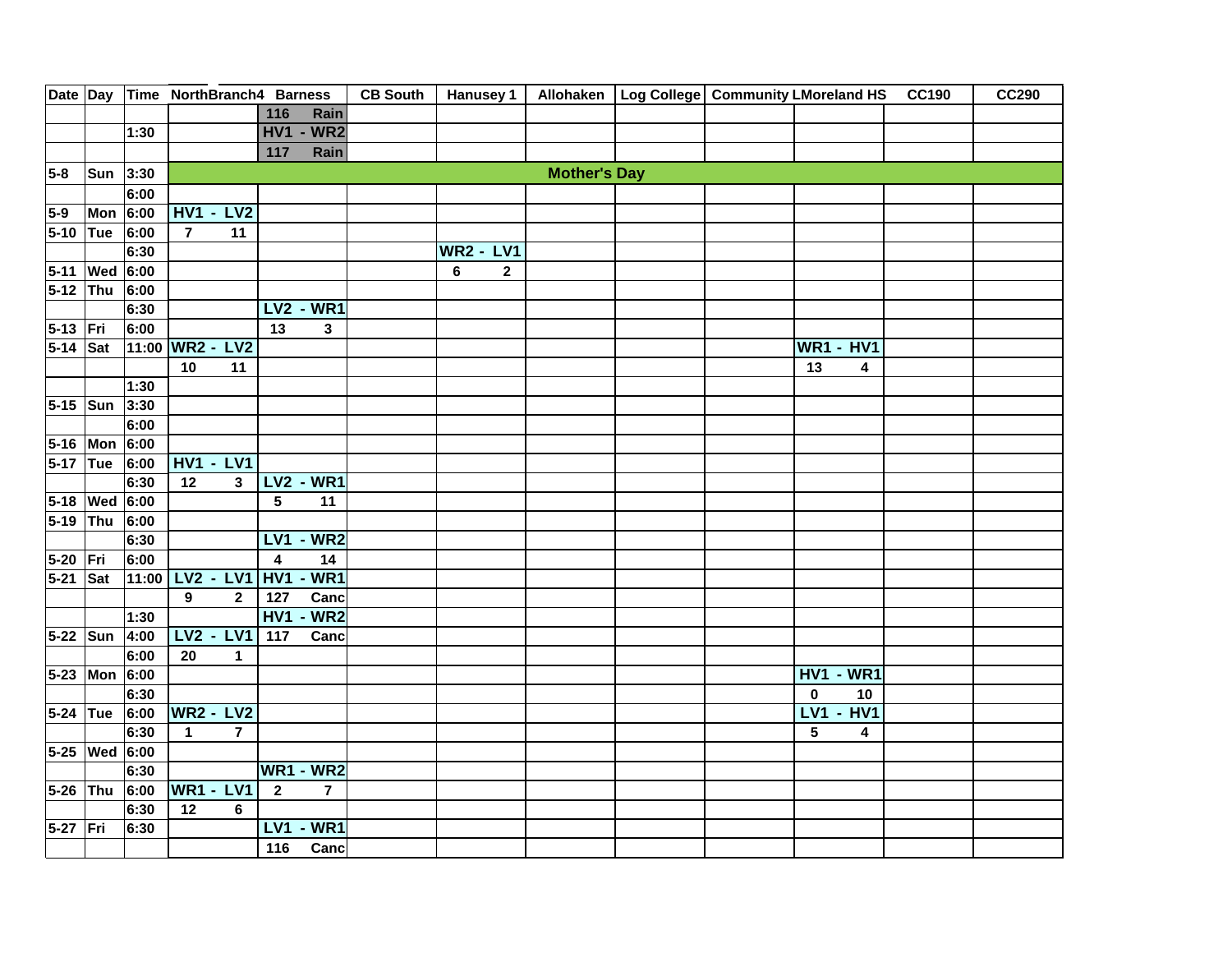| Date Day |                 |       |                 |                         | Time NorthBranch4 Barness   | <b>CB South</b> |                             |                       |  | Hanusey 1   Allohaken   Log College   Community LMoreland HS |     |                  | <b>CC190</b> | <b>CC290</b> |
|----------|-----------------|-------|-----------------|-------------------------|-----------------------------|-----------------|-----------------------------|-----------------------|--|--------------------------------------------------------------|-----|------------------|--------------|--------------|
| 5-28 Sat |                 | 11:00 |                 |                         |                             |                 | <b>Memorial Day Weekend</b> |                       |  |                                                              |     |                  |              |              |
|          |                 | 12:00 |                 |                         |                             |                 |                             |                       |  |                                                              |     |                  |              |              |
|          |                 | 1:00  |                 |                         |                             |                 |                             |                       |  |                                                              |     |                  |              |              |
| 5-29 Sun |                 | 3:00  |                 |                         |                             |                 |                             |                       |  |                                                              |     |                  |              |              |
|          |                 | 5:30  |                 |                         |                             |                 |                             |                       |  |                                                              |     |                  |              |              |
|          | 5-30 Mon 6:00   |       |                 |                         |                             |                 |                             |                       |  |                                                              |     |                  |              |              |
| 5-31 Tue |                 | 6:00  |                 |                         |                             |                 |                             | <b>Playoffs Begin</b> |  |                                                              |     | <b>LV1 - HV1</b> |              |              |
| $6-1$    | <b>Wed</b> 6:00 |       |                 |                         |                             |                 |                             |                       |  |                                                              | 5   | 5                |              |              |
|          |                 |       |                 |                         |                             |                 |                             |                       |  |                                                              |     |                  |              |              |
| $6-2$    | Thu             | 6:00  |                 |                         |                             |                 |                             |                       |  |                                                              |     |                  |              |              |
| 6-3      | Fri             | 6:15  |                 |                         |                             |                 |                             |                       |  |                                                              | LV1 | $- HVI$          | continuation |              |
| $6-4$    | Sat             | 11:00 |                 |                         | <b>WR2 - WR1</b>            |                 |                             |                       |  |                                                              | 10  | $\bf 6$          |              |              |
|          |                 | 1:30  | LV1             | LV2                     | $\mathbf{3}$<br>$\mathbf 2$ |                 |                             |                       |  |                                                              |     |                  |              |              |
| 6-5      | Sun             | 3:00  | $10$            | 14                      |                             |                 |                             |                       |  |                                                              |     |                  |              |              |
|          |                 | 5:30  |                 |                         |                             |                 |                             |                       |  |                                                              |     |                  |              |              |
| 6-6      | Mon 6:00        |       |                 |                         |                             |                 |                             |                       |  |                                                              |     |                  |              |              |
| $6-7$    | Tue             | 6:00  | WR <sub>2</sub> | LV2                     |                             |                 |                             |                       |  |                                                              |     |                  |              |              |
|          |                 | 6:30  | $\mathbf{3}$    | $\overline{\mathbf{4}}$ |                             |                 |                             |                       |  |                                                              |     |                  |              |              |
| 6-8      | Wed             | 6:00  |                 |                         |                             |                 |                             |                       |  |                                                              |     |                  |              |              |
| 6-9      | Thu             | 6:00  |                 |                         |                             |                 |                             |                       |  |                                                              |     |                  |              |              |
| 6-10 Fri |                 | 6:00  |                 |                         |                             |                 |                             |                       |  |                                                              |     |                  |              |              |
|          |                 |       |                 |                         |                             |                 |                             |                       |  |                                                              |     |                  |              |              |
| 6-11 Sat |                 | 10:30 |                 |                         |                             |                 |                             |                       |  |                                                              |     |                  |              |              |
|          |                 | 11:00 |                 |                         |                             |                 |                             |                       |  |                                                              |     |                  |              |              |
|          |                 | 1:00  |                 |                         |                             |                 |                             |                       |  |                                                              |     |                  |              |              |
| 6-12 Sun |                 | 3:00  |                 |                         |                             |                 |                             |                       |  |                                                              |     |                  |              |              |
|          |                 | 5:30  |                 |                         |                             |                 |                             |                       |  |                                                              |     |                  |              |              |
|          | 6-13 Mon 6:00   |       |                 |                         |                             |                 |                             |                       |  |                                                              |     |                  |              |              |
| 6-14 Tue |                 | 6:00  |                 |                         |                             |                 |                             |                       |  |                                                              |     |                  |              |              |
|          |                 | 6:30  |                 |                         |                             |                 |                             |                       |  |                                                              |     |                  |              |              |
|          | 6-15 Wed 6:00   |       |                 |                         |                             |                 |                             |                       |  |                                                              |     |                  |              |              |
| 6-16 Thu |                 | 6:00  |                 |                         |                             |                 |                             |                       |  |                                                              |     |                  |              |              |
| 6-17 Fri |                 | 6:00  |                 |                         |                             |                 |                             |                       |  |                                                              |     |                  |              |              |
|          |                 |       |                 |                         |                             |                 |                             |                       |  |                                                              |     |                  |              |              |
| 6-18 Sat |                 | 10:30 |                 |                         |                             |                 |                             |                       |  |                                                              |     |                  |              |              |
|          |                 | 11:00 |                 |                         |                             |                 |                             |                       |  |                                                              |     |                  |              |              |
|          |                 | 1:00  |                 |                         |                             |                 |                             |                       |  |                                                              |     |                  |              |              |
| 6-19 Sun |                 | 3:00  |                 |                         |                             |                 |                             |                       |  |                                                              |     |                  |              |              |
|          |                 | 5:30  |                 |                         |                             |                 |                             |                       |  |                                                              |     |                  |              |              |